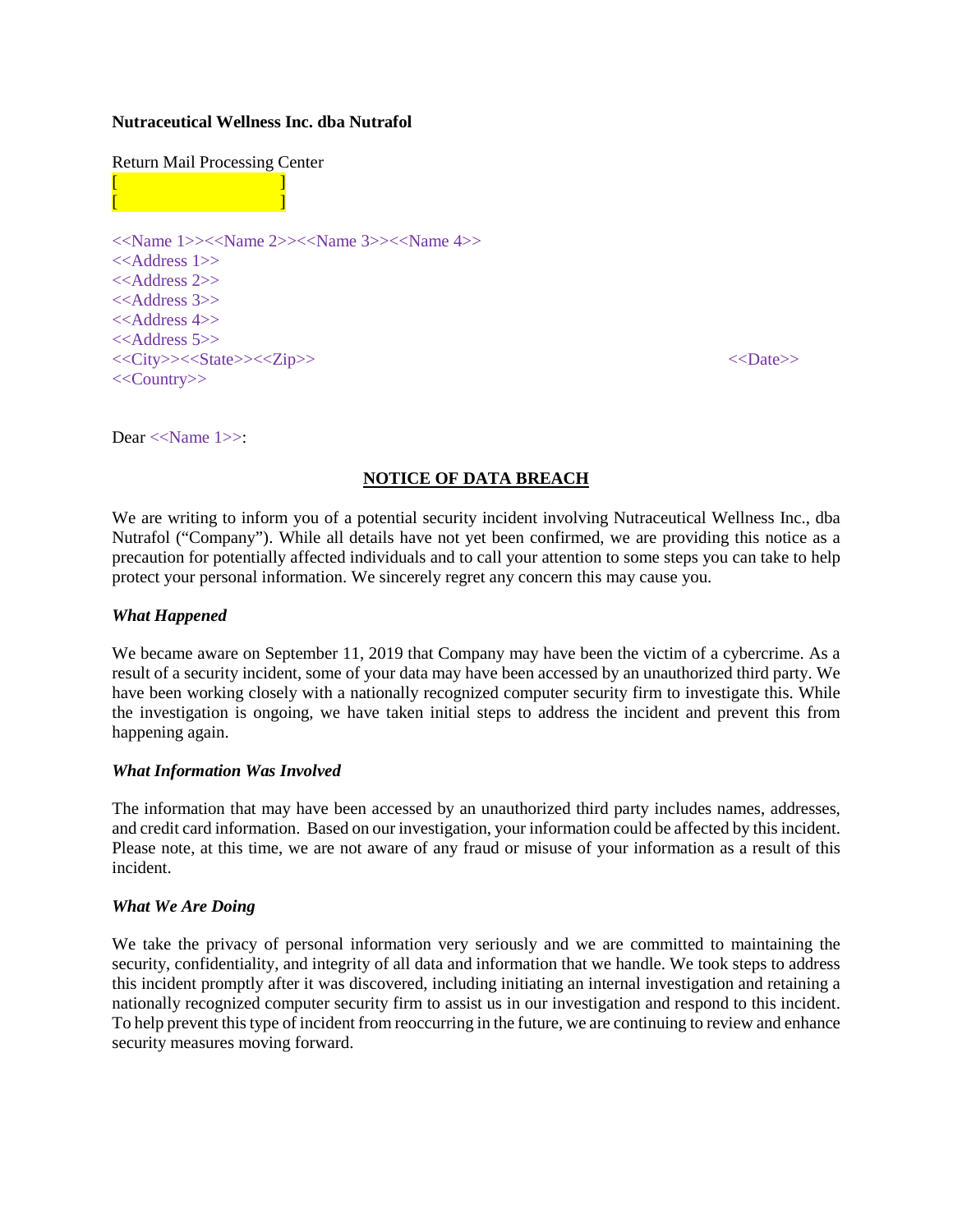### *What You Can Do*

Although we are not aware of any misuse of your information arising as a result of this incident, we want to provide you with steps that you can take as a precaution:

- **Checking Credit Reports and Financial Accounts.** Check your personal credit reports for accounts you did not open or for inquiries from creditors you did not initiate. If you see anything you do not understand, call the credit agency. If you find any suspicious activity on your credit reports, call your local police or sheriff's office, and file a police report for identity theft and get a copy of it. You may need to give copies of the police report to creditors to clear up your records. You can also review your financial account statements to determine if there are any discrepancies or unusual activity listed. If you see anything you do not understand, call the financial institution
- **Reviewing credit and debit card account statements.** If your credit or debit card numbers may have been affected, you may also wish to review credit and debit card account statements to determine if there are any discrepancies or unusual activity listed. We urge individuals to remain vigilant and continue to monitor statements for unusual activity going forward. If you see something you do not understand or that looks suspicious, or if you suspect that any fraudulent transactions have taken place, you should notify the issuer of the credit or debit card. In instances of payment card fraud, it is important to note that cardholders are typically not responsible for any fraudulent activity that is reported in a timely fashion.
- **Reviewing Explanation of Benefits Documents.** You can also review explanation of benefits statements that you receive from your health insurer or health plan or review for persons whose medical bills you assist with or pay (such as your child). If you identify services listed on the explanation of benefits that were not received, please contact your insurer or health plan.
- **Consulting the Identity Theft Protection Guide.** Finally, please review the "Information about Identity Theft Protection" reference guide, included here, which describes additional steps that you may wish to take to help protect yourself, including recommendations by the Federal Trade Commission regarding identity theft protection and details on placing a fraud alert or a security freeze on your credit file.

# *For More Information*

For more information about this incident, or if you have additional questions or concerns, you may contact us at +1 (888) 320-0385 between the hours of 9 am to 5 pm Eastern time, Monday through Friday. Again, we sincerely regret any concern this incident may cause.

Sincerely,

Giorgos Tsetis Chief Executive Officer